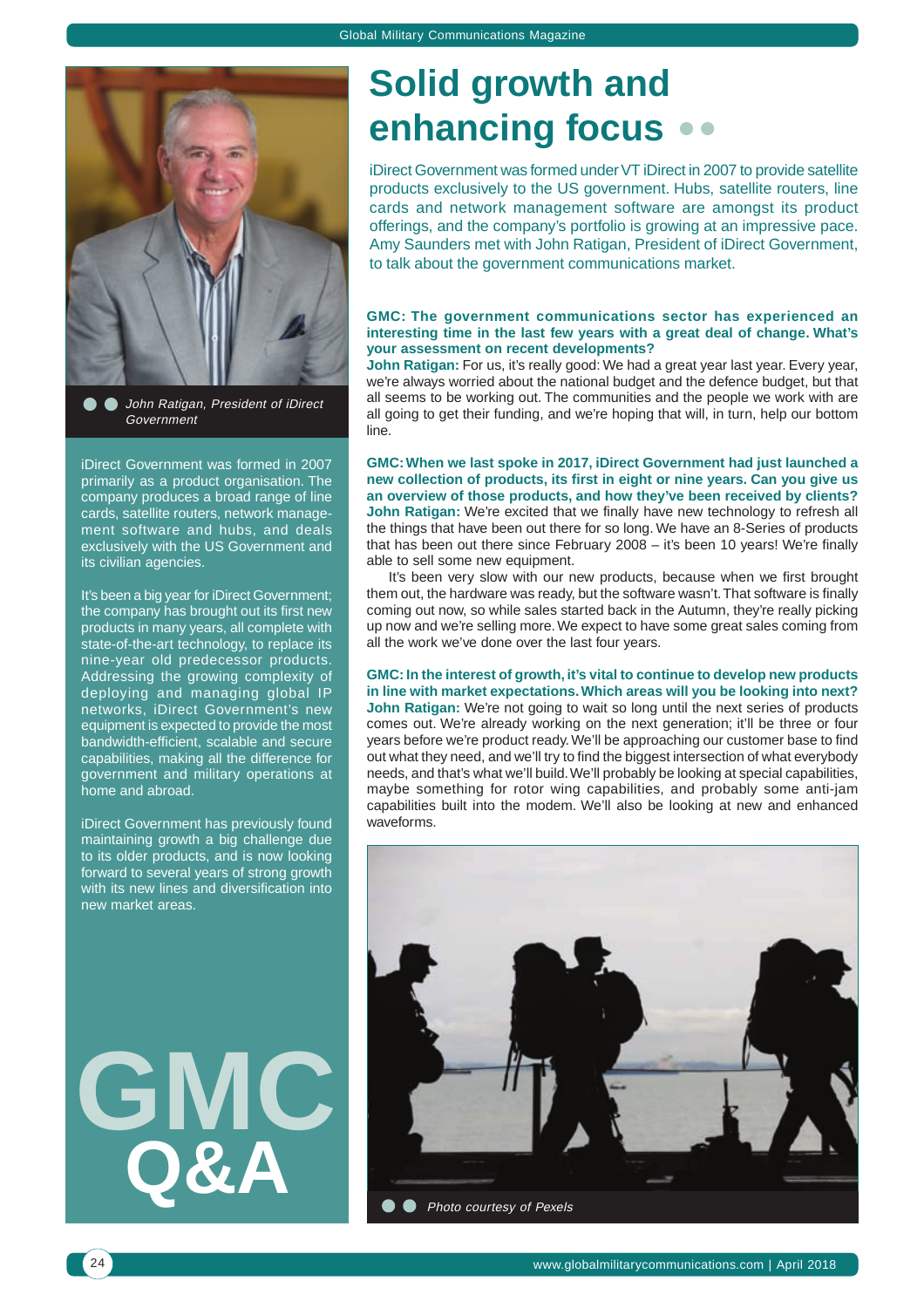

A part of

CommunicAsia

## 26 - 28 June 2018 Marina Bay Sands, Singapore

www.CommunicAsia.com

# DRIVING DIGITAL TRANSFORMATION

Boasting Asia's largest congregation of satellite companies, SatComm is the gathering place for satellite solution providers and operators, telecom operators, broadcasters, IT professionals from government agencies and many more! Featuring leaders of the industry and a host of associated activities. SatComm is a must-visit event for all involved in satellite communications.

> Skip the Queue! Pre-register your visit now at www.CommunicAsia.com/visitor-registration

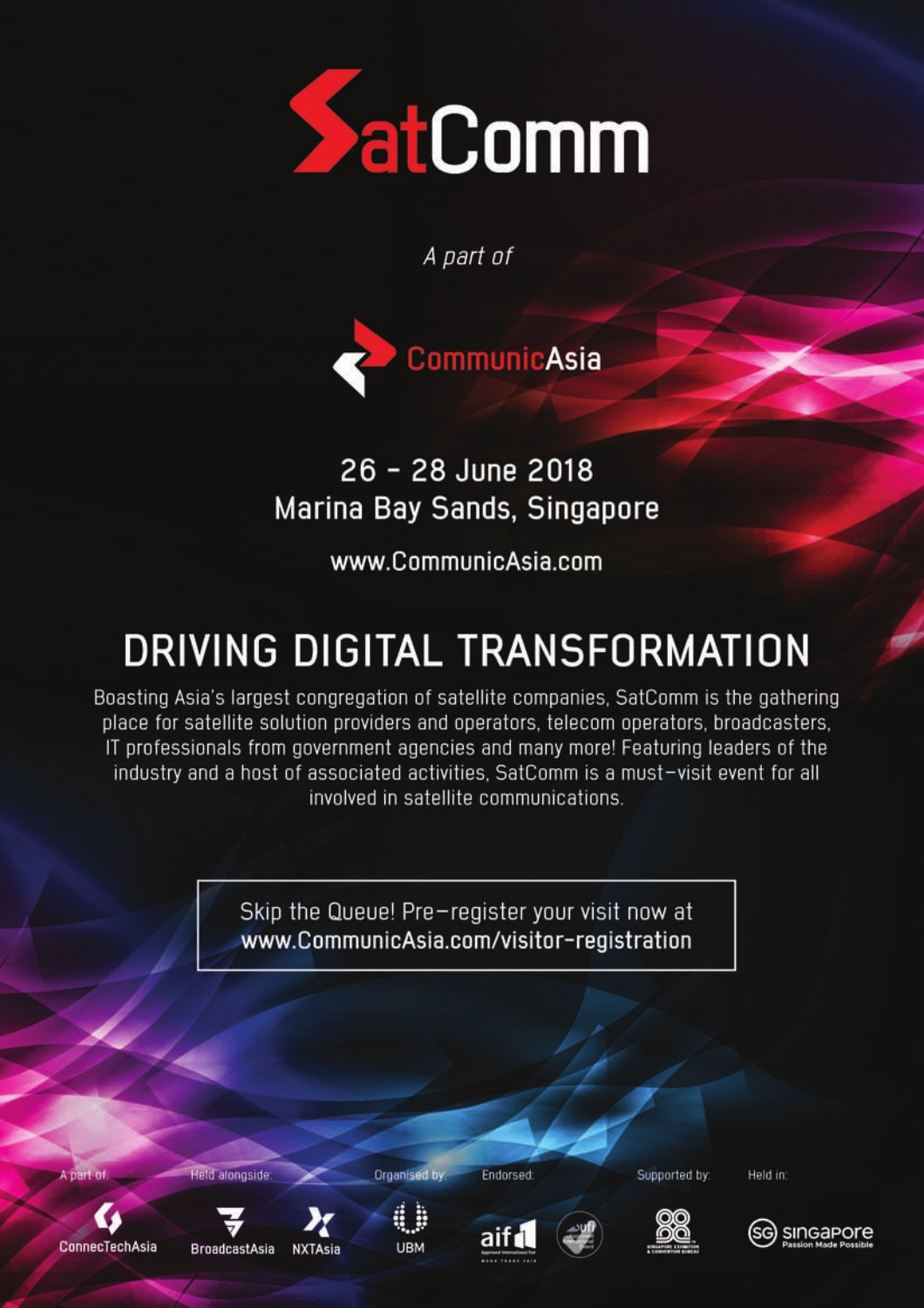We're going to look at different platforms. Technology progresses so rapidly that there are already newer, cooler things we could do if we developed another platform. We're in the process of looking at that right now, as well as developing new hardware products.

We'd like to make it easier for the government to transition to a new platform, so we'll probably build our new products on the Evolution platform with the ability to transition onto a new platform. It'll take us two or three years to develop a new platform, and of course by that time there will be other new things out as well

#### **GMC: Maintaining growth has been a particular challenge for iDirect Government for some years now, as we've discussed before. Has that changed with the new product line?**

**John Ratigan:** In 2016 we grew a little bit, but I didn't think we were going to grow last year because, even though we had the new products, we didn't have the new software ready. But we actually grew about 10 percent. We think we'll grow another 10 percent this year as well. I expect the next three years to be really good for us.

#### **GMC: The NewSpace sector is really growing up a storm – you can't read a mainstream newspaper anymore without reading at least one article on the topic. Are there any new areas you might be looking into in the future?**

**John Ratigan:** The big thing is high throughput satellite (HTS). The world has gone crazy with bandwidth; there's enough bandwidth in space now for all of us to have our own 100Mbps channel walking around the Earth. We're trying to do everything we can to accommodate what we call the multi-orbital plane. Traditionally in satellite, we've worked at the geostationary level, but now we've got medium Earth orbit (MEO) and a lot of low Earth orbit (LEO). While the LEO constellations aren't up and operational yet, we're doing a lot of research and planning some things into our newer technology that will accommodate those as well.

We always try to be agnostic in terms of satellites. I always define us as the sister router of satellite modems, in that we don't care what you do with it, just as long as you use it. We'll build in as many things as we can into the device so that it can be as flexible as possible. Our products will operate on the Evolution software, which has been our traditional base-level software, as well as our Velocity software. We try to make it easier for the customer.

#### **GMC: We're hearing increasing chatter about the next big bands, Q and V-band. What's your take on using higher bands for satellite communications?**

**John Ratigan:** I don't know if we need it right now. Historically, we just keep going up in frequency, and I know the US government has done some things in Q-band, but it won't make a different to us. Signals come out of the back of our modems in L-band and use a BUC to go to whatever frequency the client wants. Do I think we'll be seeing more of these higher bands in the years to come? Yes; if there's some advantage to going there, I think it'll happen. Typically, the big disadvantage we always see by moving to higher frequencies is that more things can affect the signal like rain and atmospherics, but I think it'll happen eventually anyway.

#### **GMC: Every company has its own unique challenges. What are the biggest challenges you're facing right now?**

**John Ratigan:** One of the biggest challenges is always: How do we get things done in the timeframe we want to get them done in? We're trying to serve the world, and in doing that, we're trying to do too many things at the same time, trying to make everybody happy. On the iDirect Government side, we're going to expand our internal engineering teams so that we can focus a greater amount of resources on the US government. I think that's going to benefit us tremendously.

#### **GMC: In 2017, iDirect Government celebrated 10 years of operations. What are your expectations for the next 10 years?**

**John Ratigan:** I'm thinking about next month, and you're asking about 10 years! We expect to continue to grow our company, and we've been challenged by the ownership to do that. We want to continue to expand our presence with the US government; we're not necessarily that big, but we're really good at what we do and very focused. We'd like to expand upon what we're already doing, with more products and potentially services as well. I feel 10 percent growth per year would be good, we wouldn't be unhappy with that, so we're looking at a variety of different avenues to achieve that. In 10 years, I would expect us to be at least twice the size that we are now; twice the revenue, twice the profit, and a much bigger product line. We'll probably manifest ourselves differently in 10 years, especially with everything moving to the cloud. We may be operating very small devices that have to be attached to the Internet in some way, and I suspect we'll do more with smaller products, UASs, etc. There's a lot of different things we'd like to pursue. **GMC**